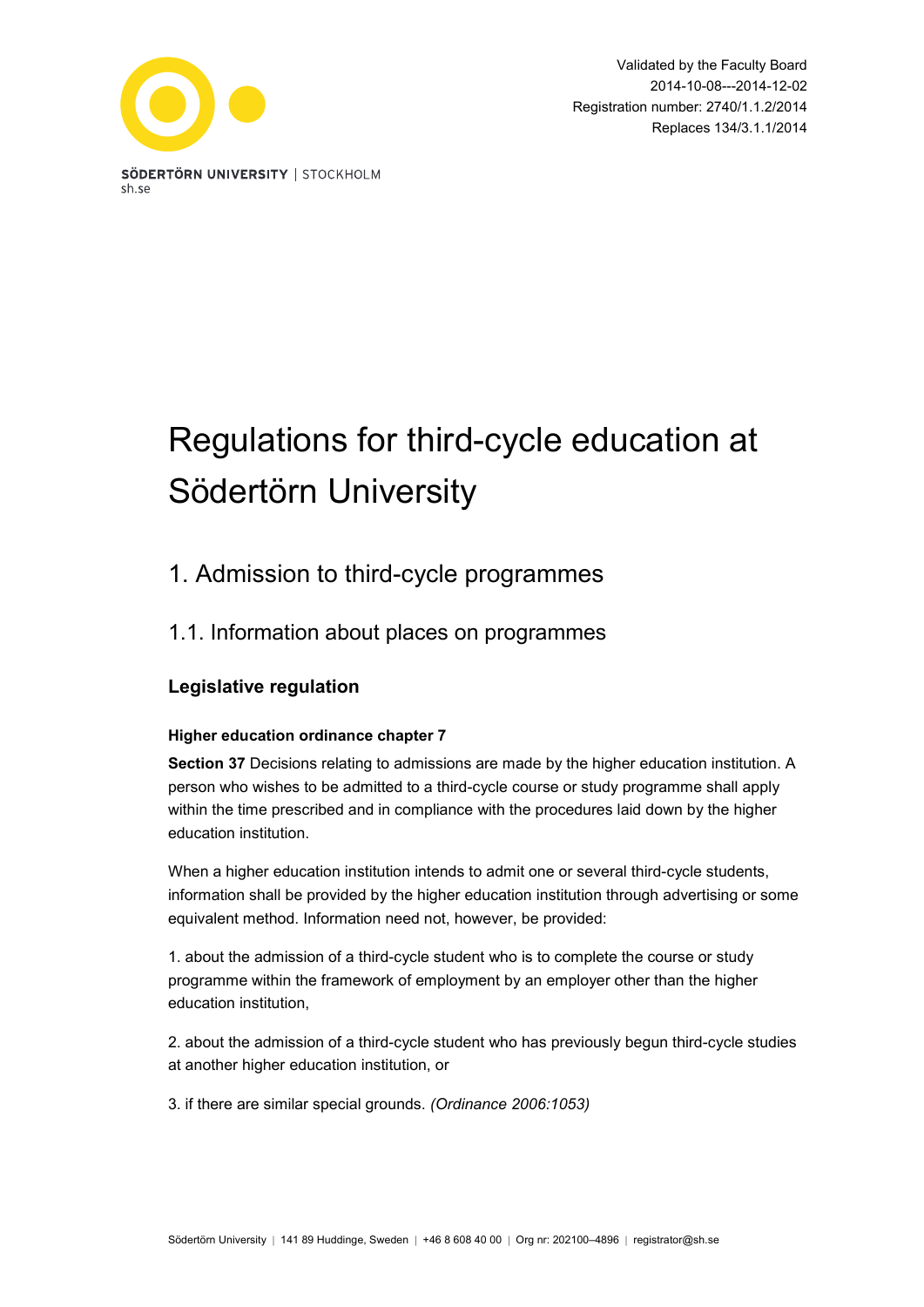### **Regulations for local implementation**

- Admission to third-cycle programmes should normally take place collectively after the provision of information regarding available places. This not only applies to doctoral studentships, but also to other forms of doctoral positions.
- Available doctoral positions shall be announced on the website of the relevant research area and third-cycle subject area, on the university's main website, on notice boards and, where appropriate, in newspapers. Vacancies at the Baltic and East European Graduate School (BEEGS) shall be announced on the Centre for Baltic and East European Studies' (CBEES') website. Available doctoral positions shall normally also be announced internationally.
- The announcement of available doctoral positions shall preferably take place on fixed dates during the year.
- All announcements shall be approved by the graduate school's steering group. In relevant cases, a representative from CBEES is co-opted. Each third-cycle subject area sends proposals to the research area for further preparation. The announcements are quality assured and checked so that the relevant regulations are applied.
- If the university announces a vacant position on a programme, and if a doctoral studentship is linked to that position, the studentship shall be advertised in the same announcement.
- An application for admission to a programme is a valid application for a doctoral studentship if this is stated in the announcement.
- Examples of instances in which announcements do not need to be made due to special circumstances are if the applicant has his/her own stipend or other financial support for their studies.
- If, in cases other than those above, a person submits an application to a programme, the Faculty Board shall decide, without delay, either that the applicant is not admitted or that the vacant place must be advertised.

# 1.2. Entry requirements and admissions procedure

### **Legislative regulation**

### **Higher education ordinance chapter 7**

**Section 35** The requirements for admission to third-cycle courses and study programmes are that the applicant:

- 1. meets the general and specific entry requirements that the higher education institution may have laid down, and
- 2. is considered in other respects to have the ability required to benefit from the course or study programme. *(Ordinance 2010:1064)*

**Section 39** A person meets the general entry requirements for third-cycle courses and study programmes if he or she:

1. has been awarded a second-cycle qualification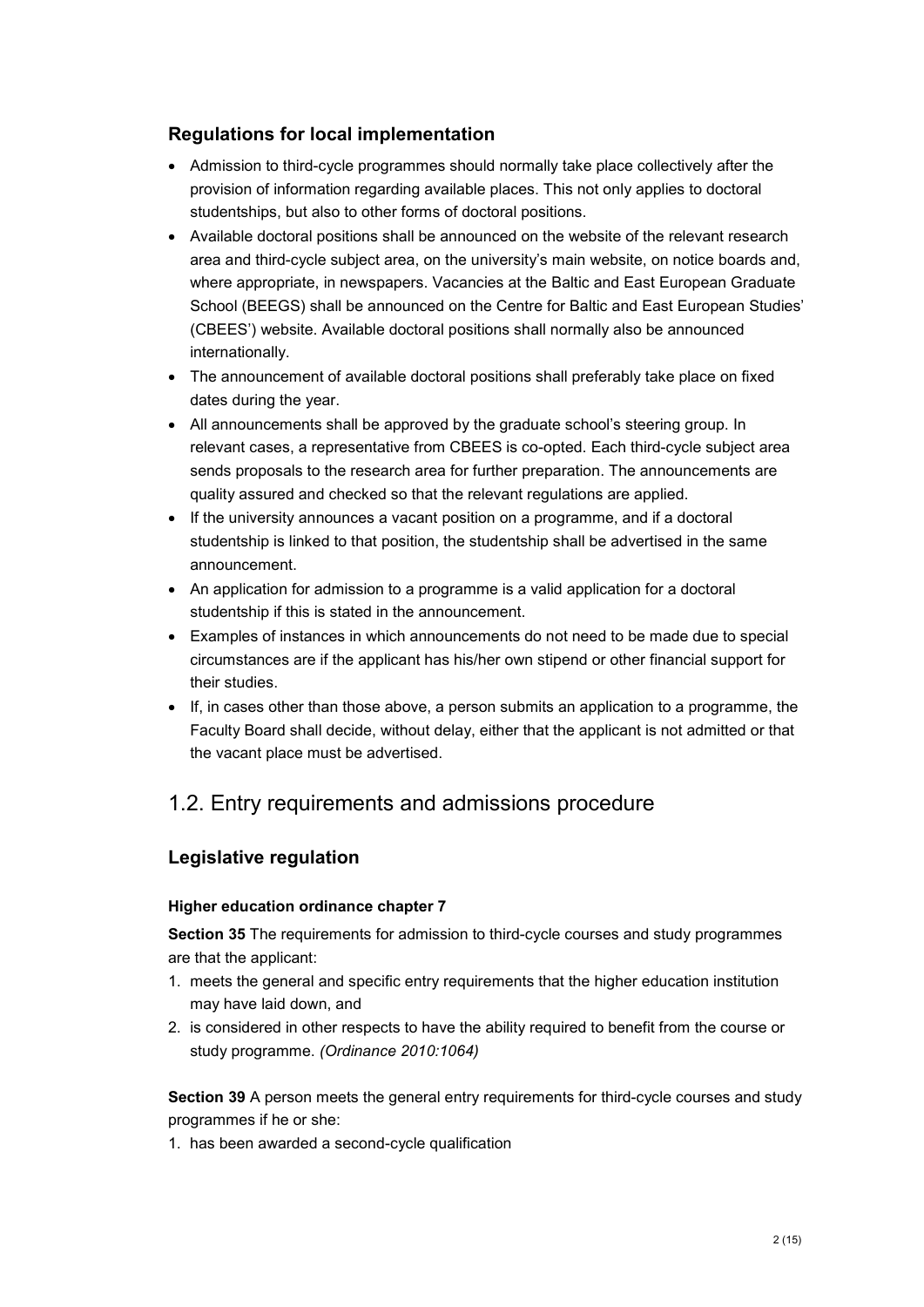- 2. satisfied the requirements for courses comprising at least 240 credits of which at least 60 credits were awarded in the second-cycle, or
- 3. has acquired substantially equivalent knowledge in some other way in Sweden or abroad.

The higher education institution may permit an exemption from the general entry requirements for an individual applicant, if there are special grounds*. (Ordinance 2010:1064)*

**Section 40** The specific entry requirements laid down shall be essential for students to be able to benefit from the course or study programme. These requirements may comprise:

- 1. knowledge from one or more higher education courses and study programmes or corresponding courses and study programmes,
- 2. specific professional or vocational experience, and
- 3. requisite language skills or other conditions determined by the course or study programme. *(Ordinance 2010:1053)*

**Section 41** In selecting between applicants who meet the requirements laid down in Sections 35 and 36 their ability to benefit from the course or study programmes shall be taken into account.

The higher education institution determines which assessment criteria shall be used in determining the ability to benefit from the courses and study programmes.

However, the fact that an applicant is considered able to transfer credits from prior courses and study programmes or for professional or vocational experience may not alone give the applicant priority over other applicants. *(Ordinance 2010:1064)*

### **Regulations for local implementation**

#### **Specific entry requirements**

- The specific entry requirements shall be precise and relevant. Specific entry requirements are not an expanded form of general entry requirements, but demand the knowledge base that is necessary for the third-cycle programme.
- Specific entry requirements shall be validated by the Faculty Board. The specific entry requirements laid down shall be essential for the doctoral student to be able to benefit from the programme.

### **Selection**

- The selection criteria for admission to a third-cycle programme shall be listed in each third-cycle subject area's general syllabus and in the admission regulations.
- The selection process shall be predictable and transparent as regards the applied grounds for assessment.

#### **Admission**

• Applications for admission to a third-cycle programme shall be submitted to the university.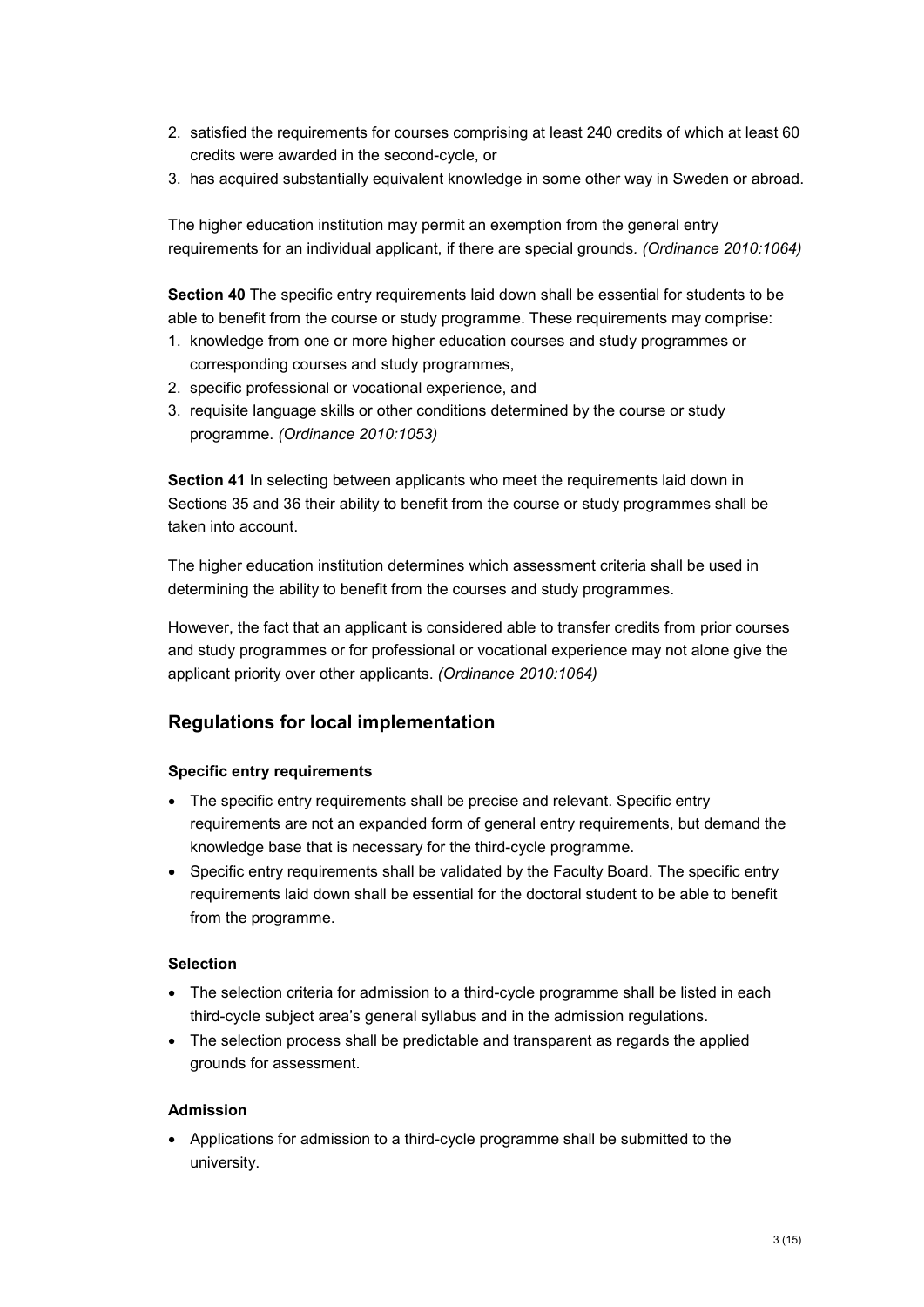- Admission to a place on a programme shall be prepared by an assessment panel *(Kriterier för sammansättning av och anvisningar till ämnenas bedömargrupper vid doktorandantagning, diarienummer: 51/1.1.2/2014)* that is appointed by the Faculty Board and proposed by the relevant subject and steering group. This preparation is carried out according to the selection criteria stated in the general syllabus for the subject and the admission regulations. The assessment panel assesses all the eligible applicants and ranks a leading group. The assessment of all the eligible applicants shall be done in writing.
- When admitting doctoral students to Södertörn University's graduate schools, a representative from the relevant graduate school must be part of the preparatory process at the level of the third-cycle subject area and the research area.
- People who participate in the admissions procedure must be familiar with the applicable regulations. Doctoral students must be represented during the preparatory process. This is provided by a doctoral student representative in each steering group.
- Decisions on admission are made by the Faculty Board after preparation in the assessment panel and a proposal from the steering group.
- The applicant's eligibility shall be checked before admission. Decisions regarding both acceptance and rejection shall be documented in a written statement, to guarantee the doctoral student's legal rights in the admissions process. The statement shall present the assessment panel's members.
- The Faculty Board decides whether to admit or reject an applicant on the basis of the steering group's overall assessment of the application and the results of interviews with the applicant and his or her references.
- Before making a decision on application, the Faculty Board shall assess:
	- the applicant's merits and competence.
	- the quality of the research project,
	- the suitability and feasibility of the research project as a doctoral project,
	- the funding plan,
	- whether issues of research ethics have been considered, and
	- whether sufficient collected supervisory capacity exists to provide good and professional guidance and relevant expertise.

# 1.3. Student finance

### **Legislative regulation**

#### **Higher education ordinance chapter 7**

**Section 36** A higher education institution may only admit applicants to third-cycle courses and study programmes who have been appointed to doctoral studentships or awarded doctoral grants. The higher education institution may, however, admit applicants who have some other form of funding for their studies if it considers that the funding can be guaranteed during the entire period of study and that the applicants can devote enough time to their studies to enable their completion within four years in the case of a licentiate degree or a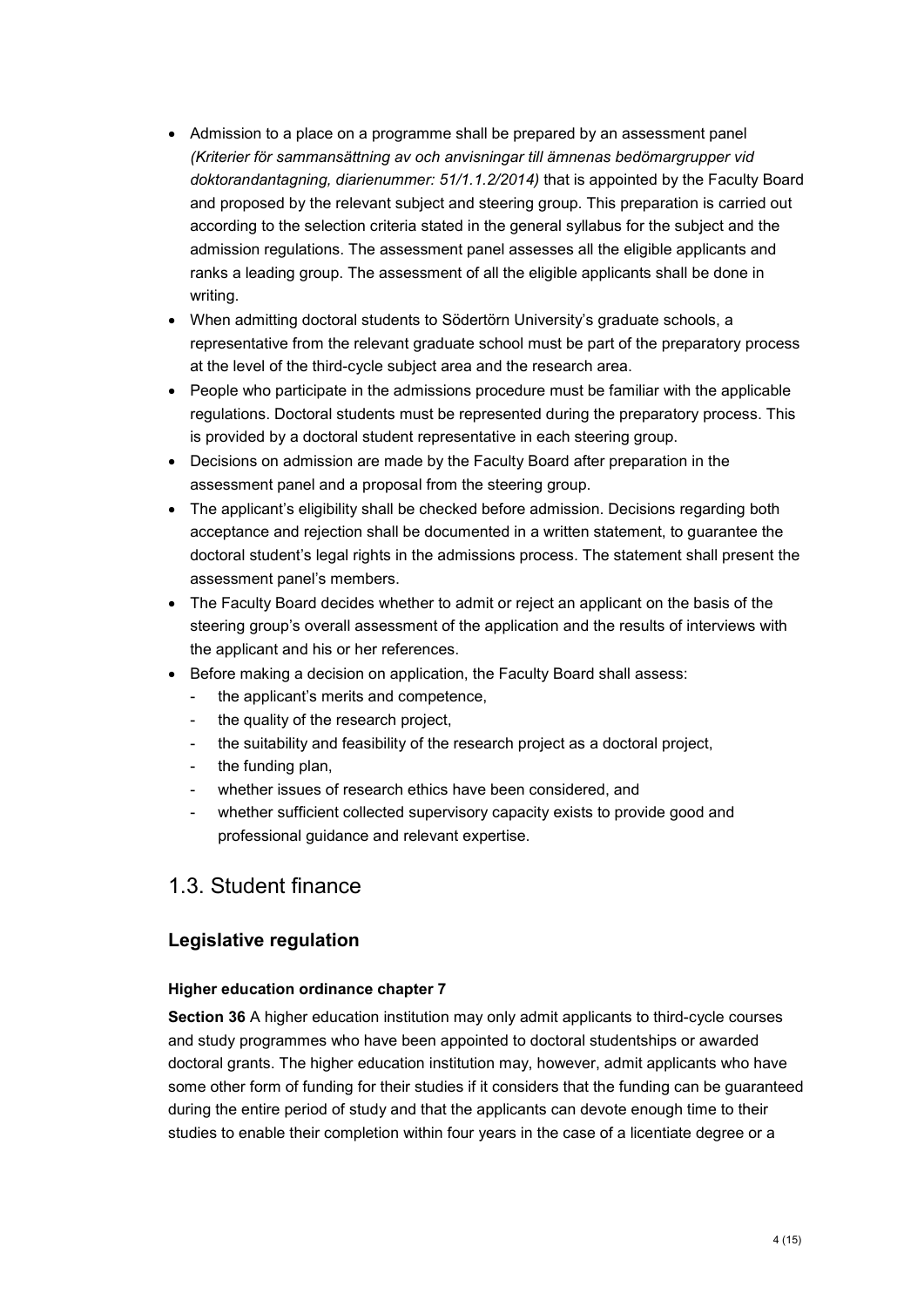licentiate degree in the fine, applied and performing arts or eight years in the case of a PhD or a doctorate in the fine, applied and performing arts. *(Ordinance 2010:1064)*

### **Regulations for local implementation**

- In general, doctoral students studying at Södertörn University shall be offered employment as a doctoral student (doctoral studentship) in order to finance their studies. Financing is normally done using faculty funding, direct government funding and through external research funding.
- The Head of School is responsible for ensuring a funding plan covering the entire period of study is drawn up before a final decision is taken about admission.
- For students with alternative funding, an agreement must be signed with the party providing the funding (company, public authority, other higher education institution, etcetera). In cases where funding is provided through employment with another employer, the manager of the organisation must approve the entire study plan and thus certify that third-cycle studies can take place as described.
- Only in exceptional cases may doctoral students with stipends be accepted, and only on the condition that they can be offered the same conditions as doctoral students on studentships as regards insurance coverage, etcetera.
- Decisions on admission in which the applicant has a form of student funding other than a doctoral studentship must be considered with special care in order to guarantee the student's legal rights. Decisions regarding this are taken by the Faculty Board and may not be delegated.
- Applicants who cannot obtain doctoral studentships and who do not have another acceptable source of funding cannot be admitted to third-cycle programmes.

# 1.4. Admission to third-cycle programmes for the purpose of earning a licentiate degree

Admission to third-cycle programmes may be done with the final objective of gaining a doctoral degree or a licentiate degree.

### **Regulations for local implementation**

- Admission to third-cycle programmes for the purpose of earning a licentiate degree shall be seen as an exception from the normal regulations and should therefore be considered with special care. Decisions regarding this are taken by the Faculty Board and may not be delegated.
- A doctoral student who has been admitted to a licentiate programme and who applies to continue on a doctoral programme shall be considered in competition with other applicants.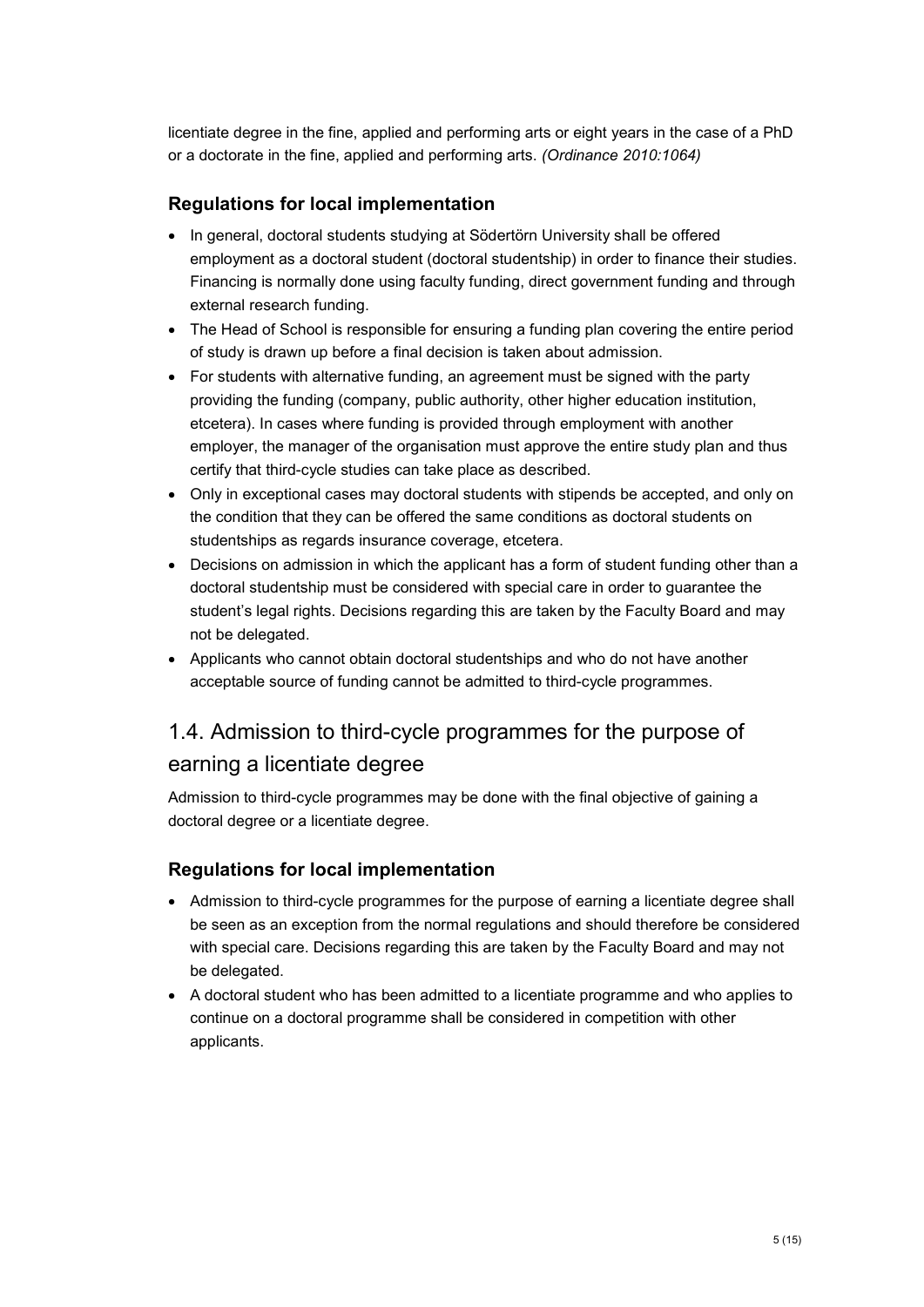# 1.5. Opportunities for credit transfer during selection

### **Legislative regulation**

### **Higher education ordinance chapter 6**

**Section 6** If a student at a higher education institution in Sweden has successfully completed a higher education course or study programme, she or he is entitled to transfer the credits awarded for a course or study programme at another higher education institution. This does not apply, however, if there is a substantial difference between these courses or study programmes.

The same applies for students who have successfully completed a course or study programme:

- 1. at a university or higher education institution in Denmark, Finland, Iceland or Norway or a signatory to the Council of Europe's Convention of 11 April 1997 on the Recognition of Qualifications concerning Higher Education in the European Region (Swedish Treaty Series 2001:46), or
- 2. at Nordiska högskolan för folkhälsovetenskap (NHV The Nordic School of Public Health). *(Ordinance 2006:1053)*

**Section 7** A student is entitled to transfer credits from a course or study programme other than that laid down in Section 6 if the nature and extent of the knowledge and skills cited by the student are such that they correspond on the whole to the course or study programme for which the credits are to be recognised. A student may also be given credit for corresponding knowledge and skills acquired in a vocational or professional capacity. *(Ordinance 2006:1053)*

**Section 8** The higher education institution shall assess whether credits can be awarded for the prior course or study programme or professional or vocational experience. Credits may only be awarded to those who are students unless otherwise provided by statute or ordinance. *(Ordinance 2010:1064)*

#### **Higher education ordinance chapter 7**

**Section 41** In selecting between applicants who meet the requirements laid down in Sections 35 and 36 their ability to benefit from the course or study programmes shall be taken into account.

The higher education institution determines which assessment criteria shall be used in determining the ability to benefit from the courses and study programmes.

However, the fact that an applicant is considered able to transfer credits from prior courses and study programmes or for professional or vocational experience may not alone give the applicant priority over other applicants. *(Ordinance 2010:1064)*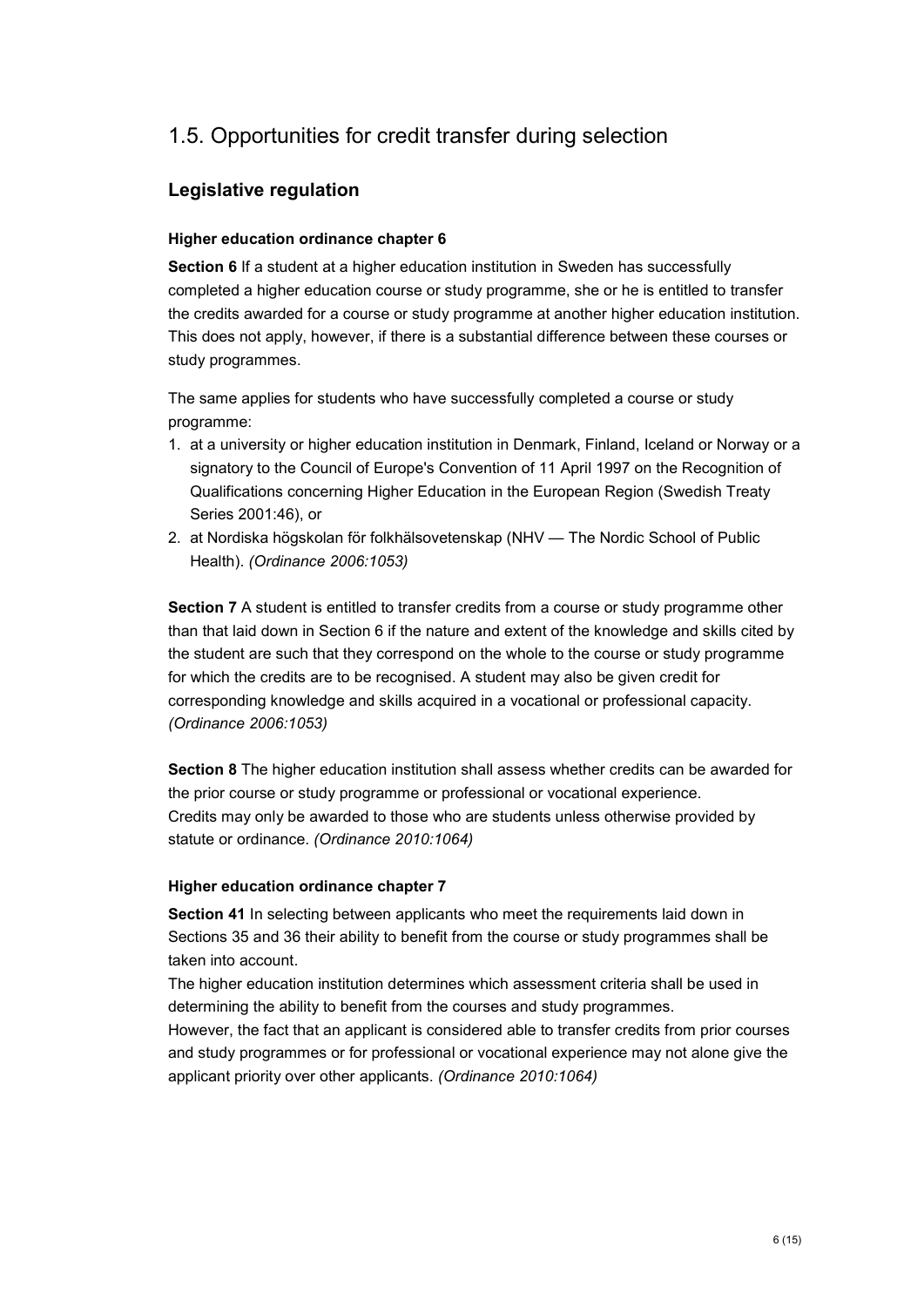# **Regulations for local implementation**

- A routine credit transfer of parts of a Master's degree is not permitted.
- Credit transfers from previous courses and programmes may not take place in association with admission.
- Any credit transfer shall always be initiated by the student and considered individually for each separate course in relation to the degree requirements for third-cycle programmes.
- Decisions regarding credit transfers from previous courses and programmes are made by the relevant steering group. Cases regarding credit transfers from previous courses and programmes are prepared in the subjects in each steering group's area of responsibility before a decision is made by the steering group. The Faculty Board is informed of the credit transfer in the form of a memorandum.
- Doctoral students may appeal decisions on credit transfers to the Faculty Board.

# 2. General syllabus

# Legislative regulation

### **Higher education ordinance chapter 6**

**Section 26** For each subject in which third-cycle courses or study programmes are offered a general study syllabus is required. *(Ordinance 2010:1064)*

**Section 27** A general study syllabus shall indicate the following: the main content of the study programme, specific entry requirements and any other regulations required. *(Ordinance 2010:1064)*

# **Regulations for local implementation**

- The general syllabus for a third-cycle programme is prepared by the relevant third-cycle subject area and approved by the relevant graduate school's steering group.
- After approval by the steering group, the general syllabus is sent to the Faculty Board for validation.
- Revisions to the general syllabus are prepared and approved according to the above and then validated by the Faculty Board.

# 3. Individual study plan

# Legislative regulation

# **Higher education ordinance chapter 6**

**Section 29** An individual study plan shall be drawn up for each doctoral student. This plan shall contain the undertakings made by the doctoral student and the higher education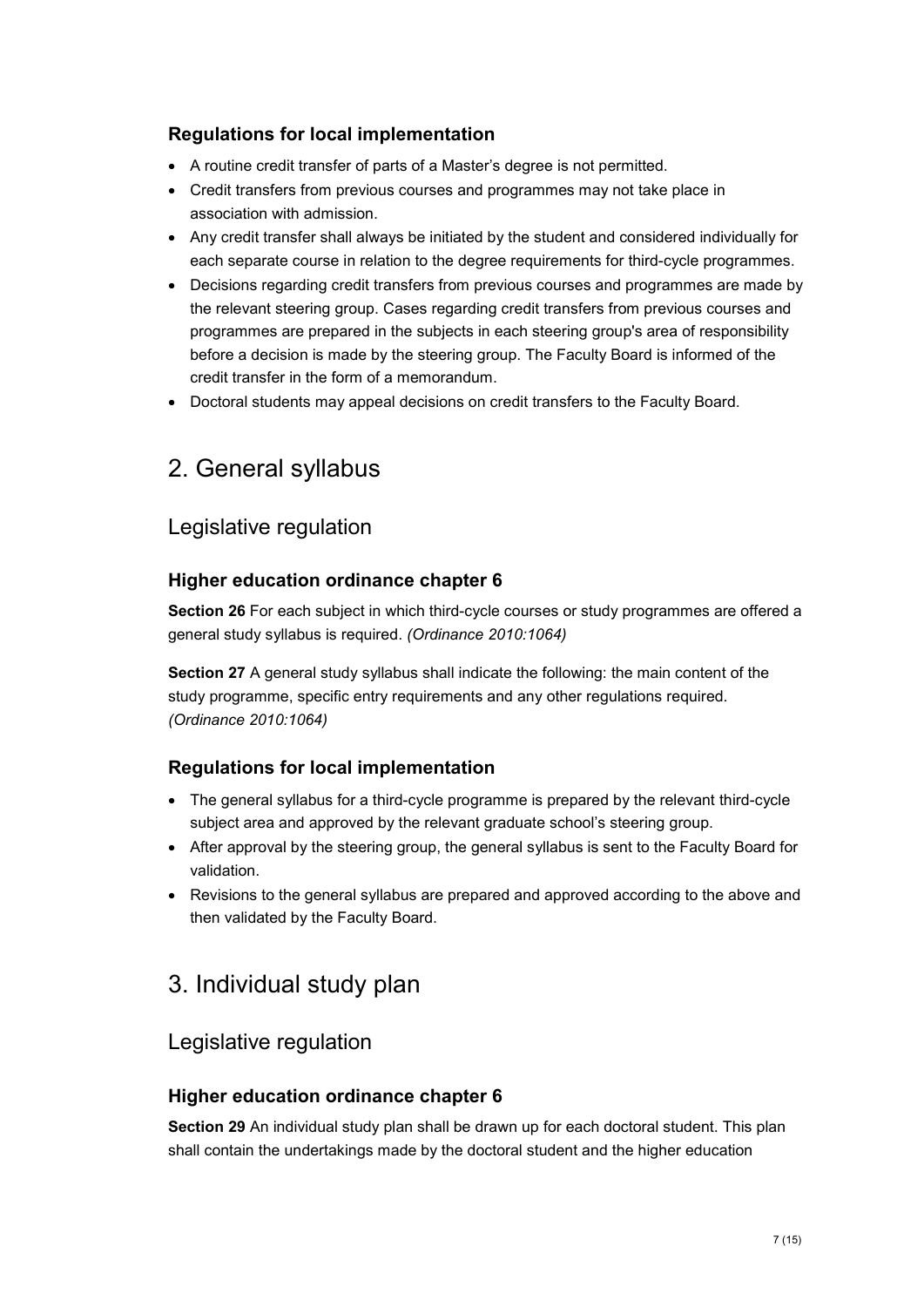institution and a timetable for the doctoral student's study programme. The plan shall be adopted after consultation with the doctoral student and his or her supervisors.

The individual study plan shall be reviewed regularly and amended by the higher education institution to the extent required after consultation with the doctoral student and his or her supervisors. The period of study may only be extended if there are special grounds for doing so. Such grounds may comprise leave of absence because of illness, leave of absence for service in the defence forces or an elected position in a trade union or student organisation, or parental leave. *(Ordinance 2010:1064)*

### **Regulations for local implementation**

#### **Drawing up an individual study plan**

- The individual study plan clarifies the rights, obligations and expectations that link the university, the supervisor(s) and the doctoral student.
- The individual study plan is jointly drawn up by the doctoral student and the principal supervisor. The university template that has been validated by the Faculty Board is used.
- The individual study plan shall be drawn up when the doctoral student starts his or her employment and shall be approved by the relevant steering group no later than five months after this date. The Faculty Board is sent the written decision for information purposes.
- The subject of the thesis is planned by the doctoral student in consultation with the supervisor and is stated in the individual study plan.

#### **Review and revision of the individual study plan**

- The individual study plan shall be annually reviewed. The doctoral student and supervisor inform the steering group about how studies are progressing by submitting a completed and signed individual study plan for the previous year and for the year ahead.
- The relevant steering group approves the presentation of the review and revision. The Faculty Board is informed in the form of a memorandum.
- In the intervening semester, the supervisor and doctoral student update the individual study plan and report to the steering group if there are considerable deviations or problems. The steering group sends this in writing to the Faculty Board and the relevant Head of School for information purposes.
- Validated, reviewed and revised individual study plans are kept in the university's central archive. This is handled by the responsible administrative function at the school at which the graduate school/steering group is located. The first individual study plan that is drawn up shall be registered (a unique registration number for each doctoral student) and shall follow all the reviews and revisions to the study plan.
- After the revision of the individual study plan, the doctoral student and principal supervisor must confirm in writing that they have received any changes by signing the new version.
- The doctoral student may appeal the decision to the Faculty Board.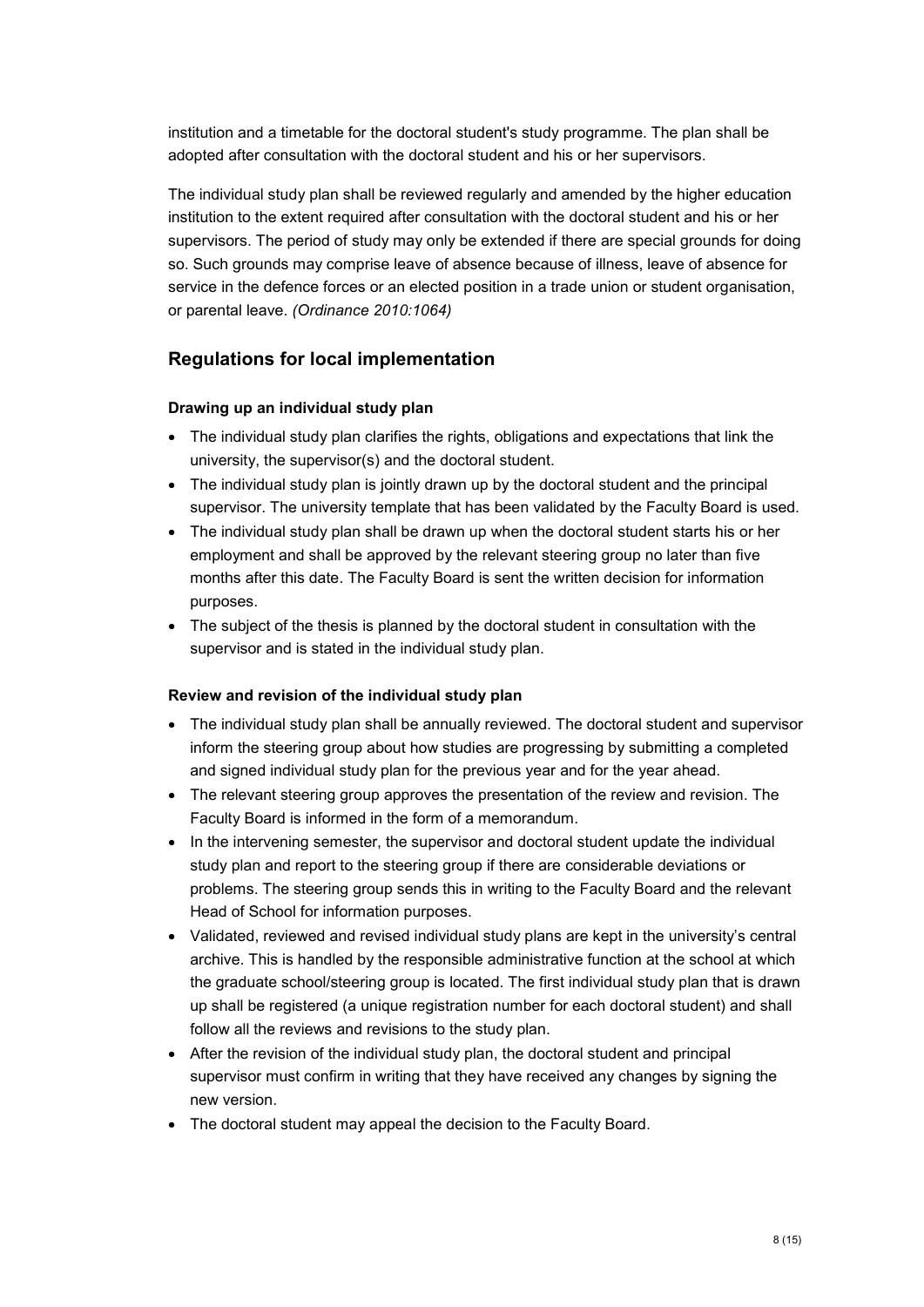### **Deviations**

• Significant deviations from the individual study plan may mean that the doctoral student is denied access to the university's resources (see Chapter 5, Withdrawal of Resources).

#### **General information about work on a thesis**

- A thesis is intended to document the doctoral student's ability to autonomously apply scholarly methods to a research question in a specific subject. Part of the thesis work is keeping up to date with the scholarly literature in the thesis' subject area and participating in research seminars and other activities.
- A doctoral thesis may be either one cohesive work (monograph thesis) or a compilation thesis made up of separate papers. If the thesis or a paper is jointly authored, the individual contributions must be clearly differentiated during the examination process.
- Each steering group is responsible for common guidelines for the research area or subject regarding volume, number of manuscripts/publications, etcetera.
- The doctoral thesis should be written in Swedish, Norwegian, Danish or English. Applications for exceptions to these languages should be submitted to the Faculty Board.
- If the doctoral student intends to use a language for his or her thesis that deviates from those stated in the above regulation, this should be stated in the individual study plan.
- A thesis that is not written in English shall include a summary in English. An abstract in English is to be appended to the thesis.
- If a thesis has been written in a language other than Swedish, Norwegian or Danish, it shall include a summary (about ½ an A4 page) in Swedish.

# 4. Supervision

# Legislative regulation

# **Higher education ordinance chapter 6**

**Section 28** At least two supervisors shall be appointed for each doctoral student. One of them shall be nominated as the principal supervisor. Doctoral students are entitled to supervision during their studies unless the Vice-Chancellor has decided otherwise by virtue of Section 30. A doctoral student who so requests shall be allowed to change supervisor. *(Ordinance 2010:1064)*

### **Regulations for local implementation**

### **Supervisor**

- The supervisor(s) are appointed by the Head of School after being proposed by the steering group.
- Supervisors are appointed as soon as possible after the start of the doctoral studentship.
- The principal supervisor must have a level of competence equivalent to professor or associate professor. The other supervisors must have doctoral degrees.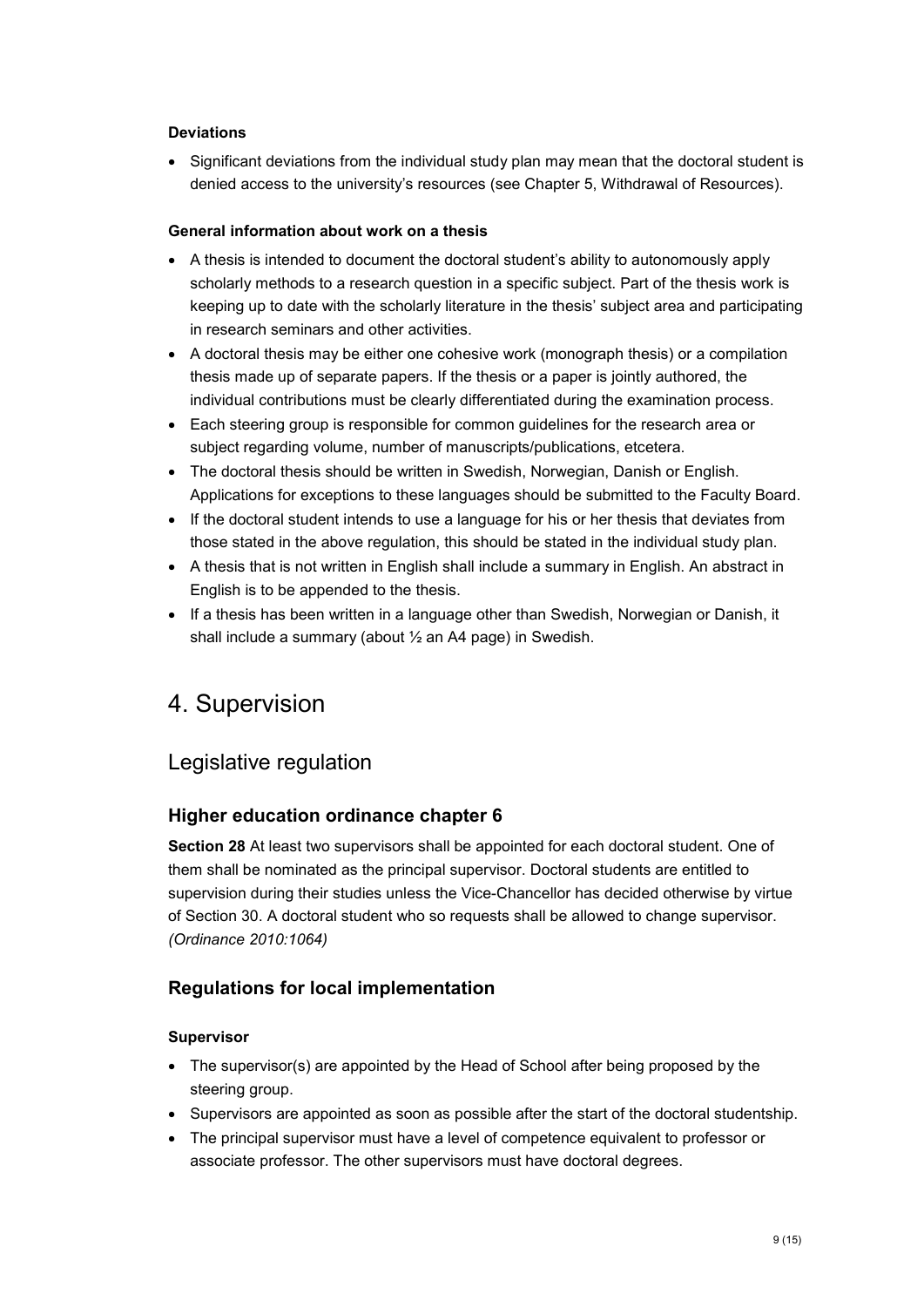- At least one of the supervisors must have completed supervisor training or have been assessed as possessing the equivalent competence by the Faculty Board.
- At least one of the supervisors must be employed by Södertörn University.
- In cases where the third-cycle programme is organised in cooperation with another higher education institution (HEI), one of the supervisors may be employed at that HEI.
- Supervisors that work at a cooperating HEI must be offered access to supervisory colleagues and the equivalent bodies at Södertörn University.
- Supervisors at a school at Södertörn University other than the one at which the doctoral student is employed must be offered access to supervisory colleagues and the equivalent bodies.

#### **Supervision**

- Supervision shall be provided continually and be needs-based. The supervisor and doctoral student must meet to review and plan studies at least once per semester.
- Supervision entails, but is not limited to, discussion of work and the manuscript, reading and discussion of working texts, text reviews, discussions of experiments, seminar planning, planning which courses the doctoral student should take, preparations for conference presentations and the public defence of the thesis. Supervision also includes drawing up and reviewing an individual study plan and assessment of the need for ethical review.

#### **Scope of supervision**

• At Södertörn University, supervision is normally compensated with a maximum of 480 clock hours for the entire period of study (320 clock hours per doctoral student for the principal supervisor and 160 clock hours per doctoral student for the other supervisor. A re-allocation of the total supervisory hours will be carried out if there are additional supervisors). More detailed terms for supervision shall be stated in the doctoral student's individual study plan.

### **Change of supervisor**

- A request to change supervisor shall be sent to the Head of School by the doctoral student.
- The doctoral student may appeal the decision to the Faculty Board.

# 5. Withdrawal of resources

# Legislative regulation

### **Higher education ordinance chapter 6**

**Section 30** If a doctoral student substantially neglects his or her undertakings in the individual study plan, the Vice-Chancellor shall decide that the doctoral student is no longer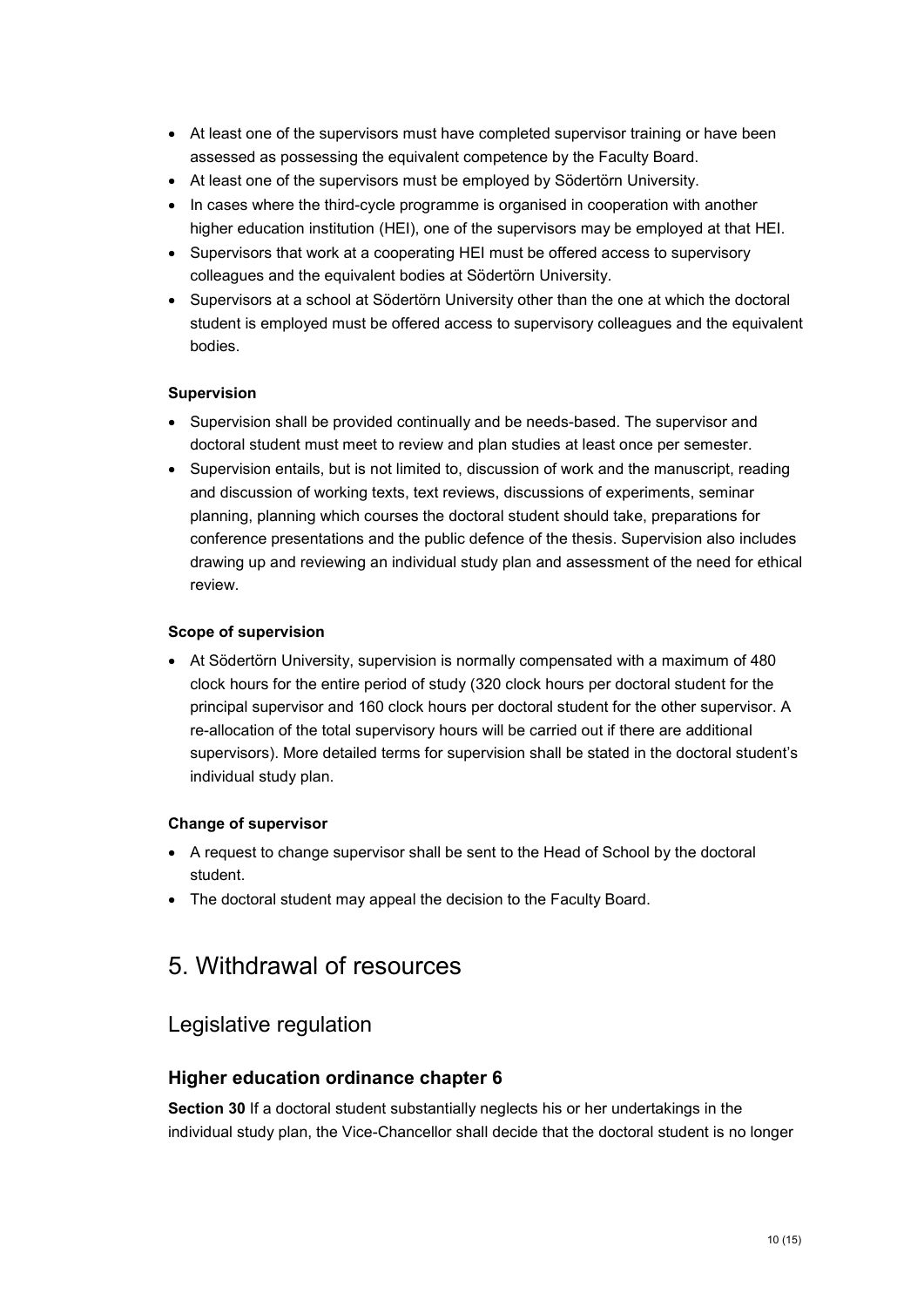entitled to supervision and other study resources. Before such a decision is made, the doctoral student and the supervisors shall be given an opportunity to make representations. The case shall be considered on the basis of their reports and any other records available. The assessment shall take into account whether the higher education institution has fulfilled its own undertakings in the individual study plan. A written record of the decision shall be made, which is to include reasons for the decision.

Resources may not be withdrawn for any period in which the third-cycle student has been appointed to a doctoral studentship or is receiving a doctoral grant. *(Ordinance 2010:1064)*

**Section 31** If study resources have been withdrawn pursuant to Section 30, the doctoral student may, on application to the Vice-Chancellor, recover his or her entitlement to supervision and other resources. The doctoral student must then demonstrate convincingly, by presenting prospective study results of considerable quality and scope or in some other way, that he or she can fulfil his or her remaining undertakings in the individual study plan. *(Ordinance 2010:1064)*

**Section 36** The Vice-Chancellor may not delegate decisions pursuant to Sections 30 and 31. *(Ordinance 2010:1064)*

### **Higher education ordinance chapter 12**

**Section 2** Appeals may be made to the Higher Education Appeals Board against the following decisions of a higher education institution: […]

5. a decision to withdraw study resources from a doctoral student pursuant to Section 30 of Chapter 6 and a decision that a student is not to recover these resources pursuant to Section 31 of Chapter 6.

#### **Regulations for local implementation**

- Significant deviations from the individual study plan may entail the doctoral student is denied access to the university's resources.
- The principal supervisor must, in association with the steering group's review of the individual study plan, assess whether the doctoral student is following the individual study plan. The supervisor shall inform the doctoral student of any significant deviations in writing, and these must be investigated without delay.
- If a deviation is significant and continues throughout the following semester, it shall be reported to the Vice-Chancellor and the Director of Studies for the third-cycle programme in the form of a written report (including copies of the individual study plan). The Head of School must give the doctoral student the opportunity to make a written statement regarding the supervisor's report, after which a decision shall be taken regarding whether the proposal for the withdrawal of resources shall be submitted to the Vice-Chancellor. The supervisor's report and the doctoral student's statement shall be appended to the proposal to withdraw resources, which shall be motivated.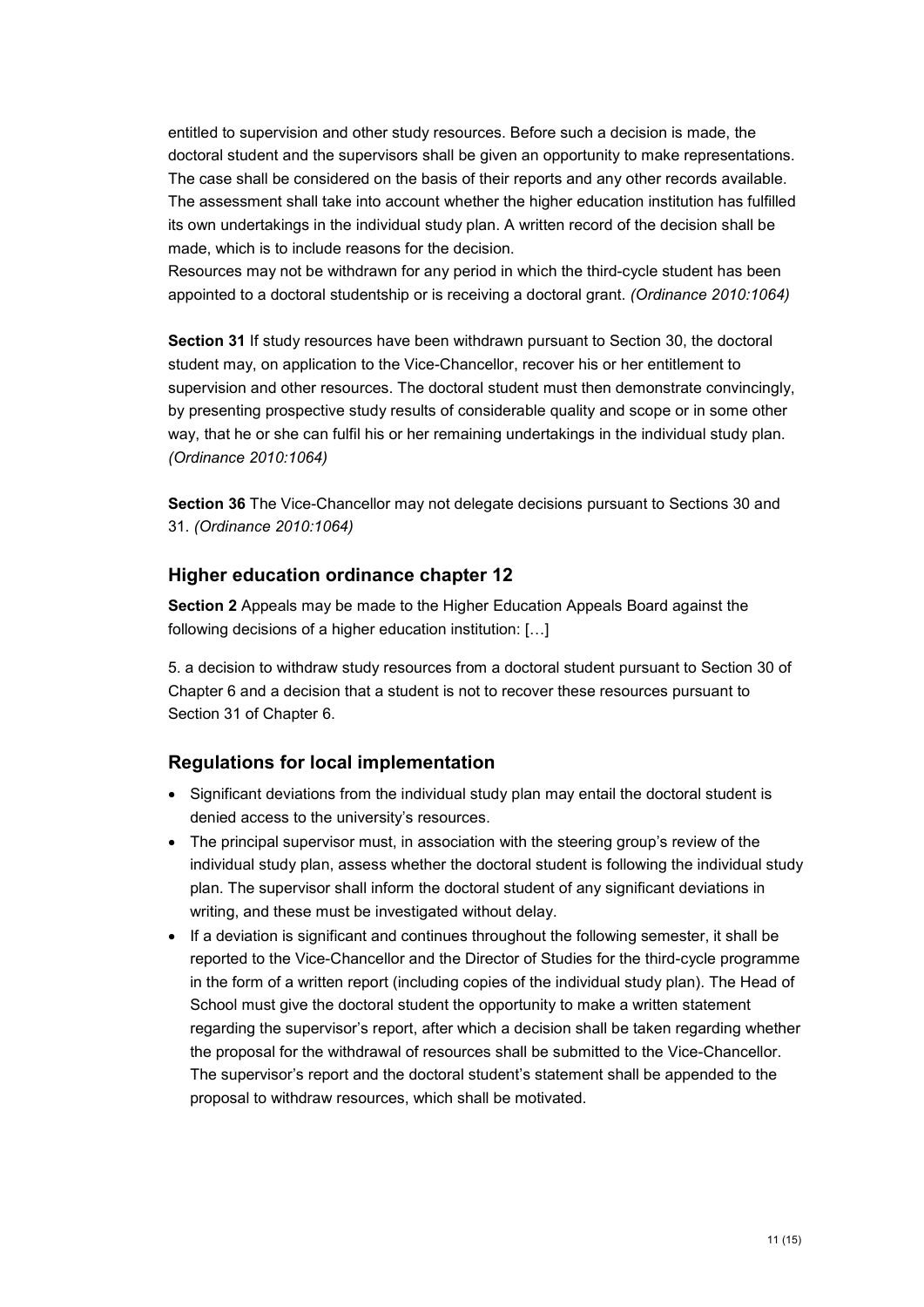# 6. Examination grades, rules relating to the public defence of thesis and grades for doctoral/licentiate thesis

# 6.1. Examination grades

### **Legislative regulation**

### **Higher education ordinance chapter 6**

• **Section 32** Examinations that form part of third-cycle courses and study programmes shall be assessed in accordance with the grading system prescribed by the higher education institution.

The grade shall be determined by a teacher specially nominated by the higher education institution (the examiner). *(Ordinance 2010:1064)*

### **Regulations for local implementation**

- Examinations that are included in third-cycle programmes at Södertörn University shall be graded in accordance with the university's grading system: pass or fail.
- For courses within one research area, the examiner is appointed by the research area. For courses within a third-cycle subject area, the examiner is appointed by the subject.

# 6.2. Public defences and grading of doctoral theses

### **Legislative regulation**

### **Higher education ordinance chapter 6**

**Section 33** The qualification descriptors for PhD:s and doctorates in the fine, applied and performing arts lay down that an approved doctoral thesis is required for the award of these degrees.

The doctoral thesis shall be presented and defended orally in public. A faculty examiner (opponent) shall be appointed for this presentation. *(Ordinance 2010:1064)*

**Section 34** At least one of those participating in the grading of a doctoral thesis shall be someone who does not have a post at the higher education institution awarding the degree.

**Section 35** A higher education institution may issue regulations on the grading system to be used and on public defences and grading in other respects. *(Ordinance 2010:1064)*

### **Regulations for local implementation**

- The time and place of for the public defence of thesis is decided by the Vice-Chancellor at least three months in advance.
- The public defence of thesis must take place during a semester.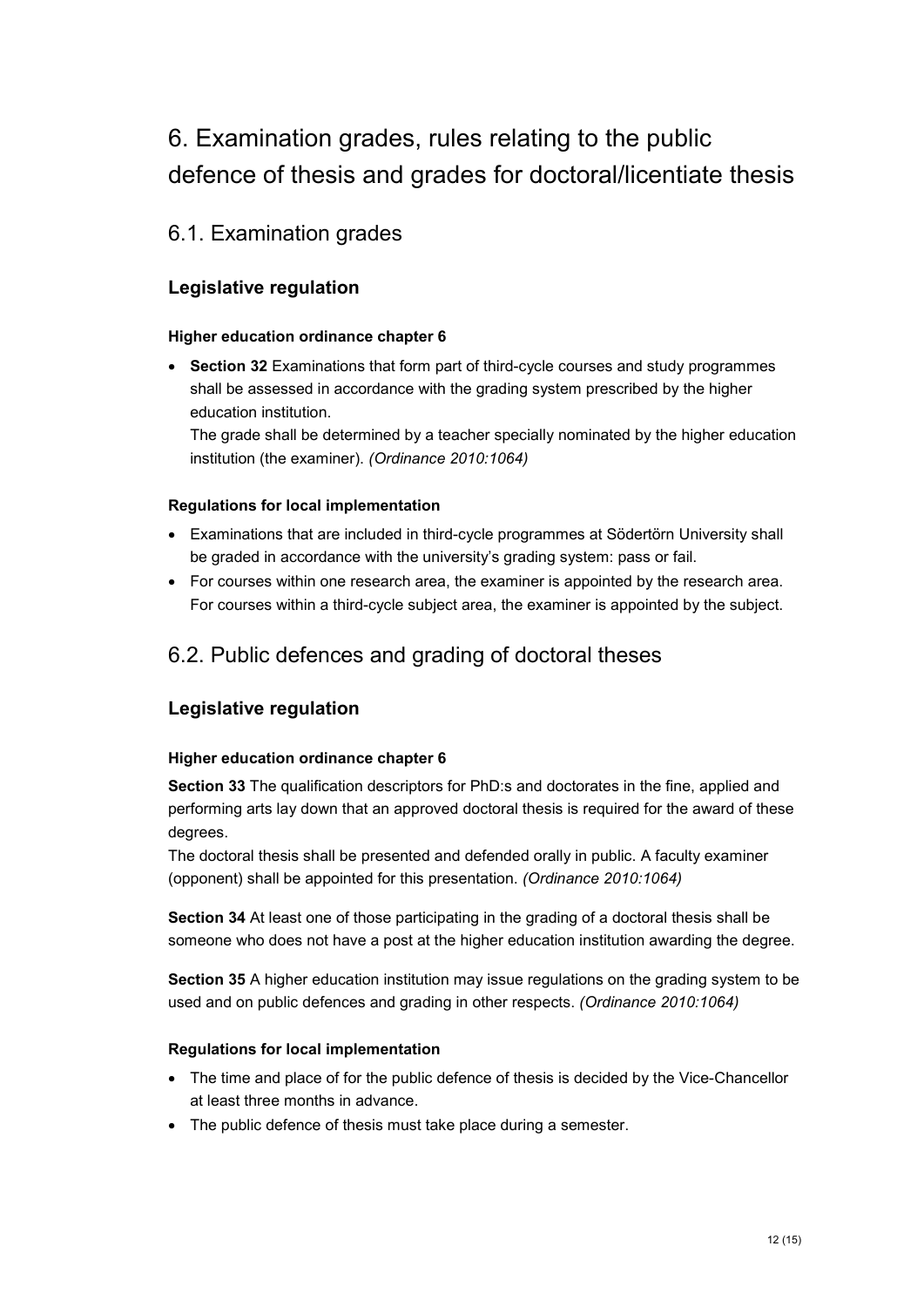- A final seminar should be held for all doctoral theses. An external reviewer should normally be hired.
- Two public defences may not be held at the same time at Södertörn University.

### **Notice**

- Notification of the date of the defence of a doctoral thesis (spikning) is given at least three semester weeks before the public defence.
- Electronic notification of the date of the defence of a doctoral thesis shall be done through the Academic Archive On-line, DiVA.
- On notifying the date of the defence of a doctoral thesis, the relevant thesis shall be made available in the University Library.
- A presentation ceremony (spikningsceremoni) may be held in Södertörn University Library.
- The school is responsible for the thesis being disseminated in accordance with Södertörn University's distribution list.
- Two semester weeks before the notification of the date of the defence, a popular summary in Swedish of no more than one A4 page shall be emailed the department of Communication and Public Relations, as a basis for press releases and news items on the university's website.

#### **Faculty examiner, examining committee and chairman of the public defence**

- The steering group submits proposals for the faculty examiner and members of the examining committee to the Faculty Board. Where a research area has several thirdcycle subject areas, the issue is first prepared by the relevant subject.
- The faculty examiner, examining committee and chair of the public defence must be confirmed by the Faculty Board no later than two months before the public defence.
- The examining committee shall have three or five members. The majority of the members of the examining committee must come from outside the third-cycle subject area at Södertörn University to which the examinee belongs. On an examining committee with three members, at least two members must be appointed from another HEI; if there are five members, at least three of them must be from another HEI.
- The members of the examining committee must be competent to at least associate. A substitute member of the examining committee shall always be appointed in association with decisions about other members. Where necessary, the Faculty Board may appoint an additional substitute; this shall only be applied in situations in which the professor level or the equivalent. Exceptions may, in exceptional circumstance, be made for one of the members. Such circumstances shall be stated in the proposal. At least one member shall have professor-level competence.
- Unless there are exceptional circumstances, a person who has supervised the doctoral student may not be a member of the examining committee.
- Even gender distribution shall be aimed for when appointing members of the examination committee.
- Examining board risks a quorum not being present because of a member being prevented from attending due to force majeure.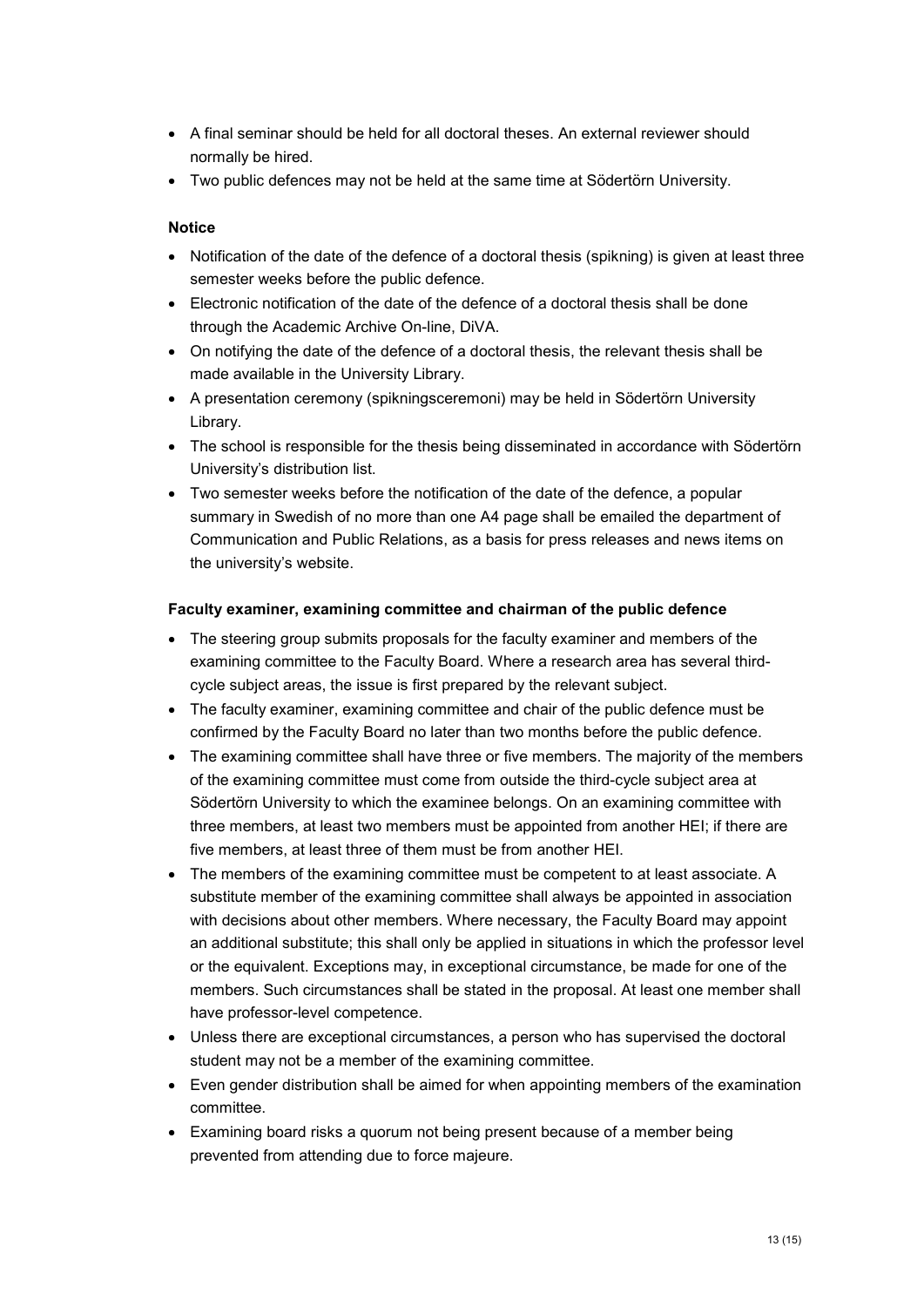• The appointed faculty examiner must be a person who has a PhD and who is not active at Södertörn University, unless there are particular reasons for this.

### **Examining committee meeting and grading**

- After a completed public defence of thesis, the examining committee grade the thesis as either a pass or fail. Consideration must be paid to both the content of the thesis and its public defence.
- The examining committee is quorate when all the members are present. The decision of the examining committee is that which has majority support. A member of the examining committee who wishes to register a reservation regarding the majority decision may have this noted in the minutes of the meeting.
- The faculty examiner, principal supervisor and other supervisors have the right to be present at the meeting of the examining committee and to participate in the discussion, but not to participate in the decision itself.
- After the examining committee meeting has ended, the chair of the examining committee sends the minutes of the meeting to the Faculty Board.

# 6.3. Examination of Licentiate theses

### **Legislative regulation**

### **Higher education ordinance Annex 2 – Qualifications Ordinance**

For a Degree of Licentiate the third-cycle student shall have been awarded a pass grade for a research thesis of at least 60 credits.

### **Regulations for local implementation**

The following are the university-wide regulations for licentiate degrees. Steering groups for research areas for doctoral studies are otherwise tasked with creating their own routines for the examination of licentiate degrees.

- The licentiate thesis shall be available at least 3 weeks prior to the examination.
- The licentiate thesis does not need to be published in printed form unless there are special circumstances.
- The licentiate thesis shall be reviewed by a faculty examiner and be defended publically. The chair of the examining committee must have competence that is at least that of associate professor.
- No later than two semester weeks before the examination, a popular summary in Swedish of no more than one A4 page shall be emailed to the department of Communication and Public Relations, as a basis for press releases and news items on the university's website.
- After a completed public defence of the licentiate thesis, the examining committee grade the thesis as either a pass or fail. Consideration must be paid to both the content of the thesis and its public defence.